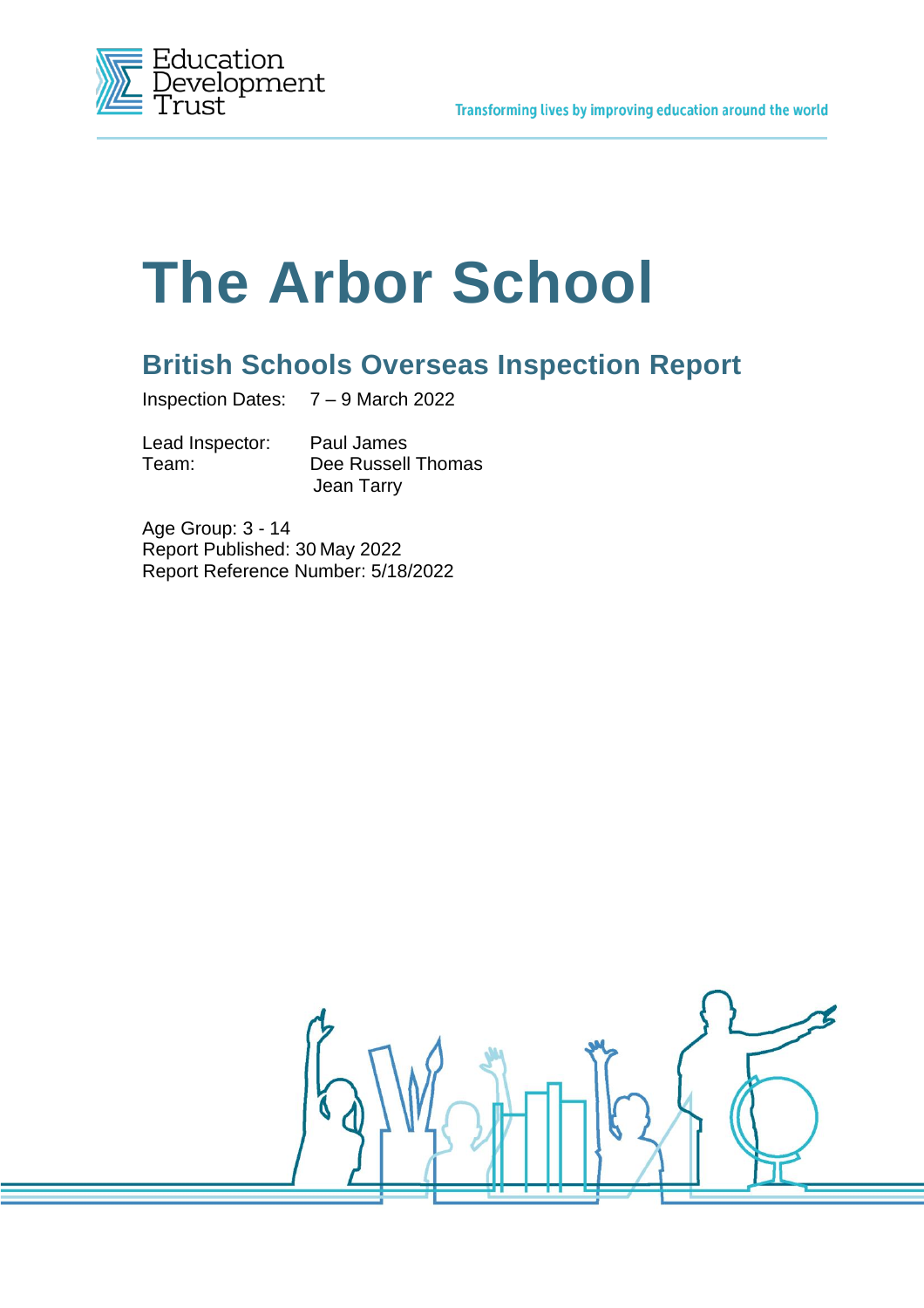

## **Purpose and scope of the inspection**

This inspection report follows the English Department for Education (DfE) Schedule for the inspection of British schools overseas*.* The inspection was carried out by three inspectors from Education Development Trust who spent three days at the school. Education Development Trust is a body approved by the British Government for the purpose of inspecting schools overseas and quality assured by the Office for Standards in Education (Ofsted).

Education Development Trust is one of the world's leading not-for-profit education companies, providing a range of education services in the UK and internationally. Education Development Trust employs over 2,500 staff worldwide, all working on projects relating to educational quality.

**To be recognised by the Department for Education, a British School Overseas must have an inspection report which shows that their performance against all the standards is at least satisfactory. This reflects the standards required for continuing registration as a school in England. Schools meeting the standards will have their inspection reports published on the Department's website and will be registered on the UK Government's Get Information about Schools (GIAS) website.** 

Inspectors report on the extent to which schools meet the relevant Standards for British Schools Overseas. These were updated with effect from September 2017. The inspection follows closely the framework for the inspection of independent schools in England but, where appropriate, also takes account of compliance with local regulations.

#### **The DfE issued a policy update in October 2018. The Department confirmed that 'our policy is now to accredit schools in countries where to meet certain standards would be in breach of the host country laws, as long as there is evidence to substantiate this, and all other standards are met'.**

The Standards are as follows:

- 1. The quality of education provided by the school (Curriculum, Teaching and Assessment).
- 2. The spiritual, moral, social and cultural development of pupils.
- 3. The welfare, health and safety of the pupils.
- 4. The suitability of the proprietor and staff.
- 5. The premises and accommodation.
- 6. The provision of information.
- 7. The manner in which complaints are handled.
- 8. The leadership and management of the school

The purposes of BSO inspections are to:

- help schools to improve the quality and effectiveness of pupils' education and of the care for their welfare
- provide rigorous and reliable inspection reports which help schools to recognise and celebrate their strengths and to identify and remedy any weaknesses
- **•** inform parents and the wider public of the quality of British schools overseas by placing reports in the public domain.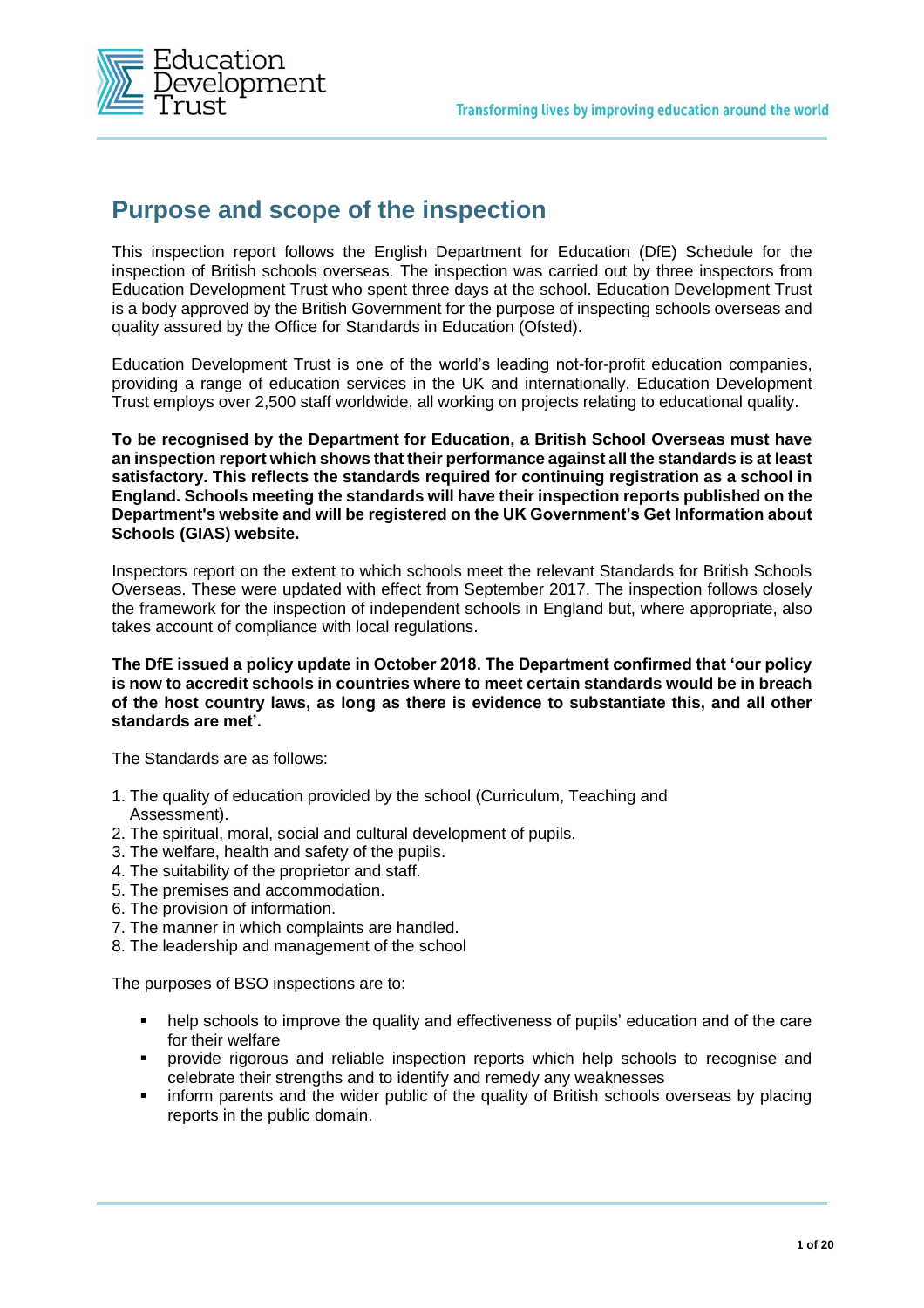

#### **Key for inspection grades**

| Grade 1 | Outstanding         |
|---------|---------------------|
| Grade 2 | Good                |
| Grade 3 | <b>Satisfactory</b> |
| Grade 4 | Inadequate          |

#### **Proportions used in the report**

90–100% Vast/overwhelming majority or almost all 75–90% Very large majority, most 65–74% Large majority 51–64% Majority 35–49% Minority 20–34% Small minority 4–19% Very small minority, few 0–3% Almost none/very few

#### **Information about the school**

The Arbor School is situated in the Al Furjan district of Dubai and opened in 2018. It is an independent co-educational school with a specific focus on sustainability and inclusion.

There are 851 pupils on roll, aged from three to 14 years, with 82 in key stage 3. As a growing school, it is currently smaller than others of a similar type. However, numbers have increased rapidly since its inception with 369 new pupils this academic year. Year 10 will be introduced from September 2022. Six hundred and sixty-nine pupils have a principal language other than English, although a large majority of these are bilingual. A small number receive support for English as an additional language (EAL). One hundred and thirty pupils speak Arabic as a first language and 15 are Emirati. The school follows the English national curriculum. In the academic year 2021 to the date of inspection, 72 pupils left to transfer to another school, mainly because of parents' employment, many to enter the United Kingdom.

At the time of the inspection only seven pupils in Year 6 to current Year 9 had been in the school since it opened. Only 36 pupils (all in Year 2) had been in the school for their first four years of education. All other pupils had joined the school in different year groups and at different times during the previous three years. Apart from the limited external data available, the school was not adversely affected by the pandemic, closing for just one term before returning immediately to full classroom-based learning.

The school actively welcomes applications from pupils with special educational needs and/or disabilities (SEND), with 68 currently on roll, including those with complex needs as well as a range of specific learning difficulties and others on the autistic spectrum.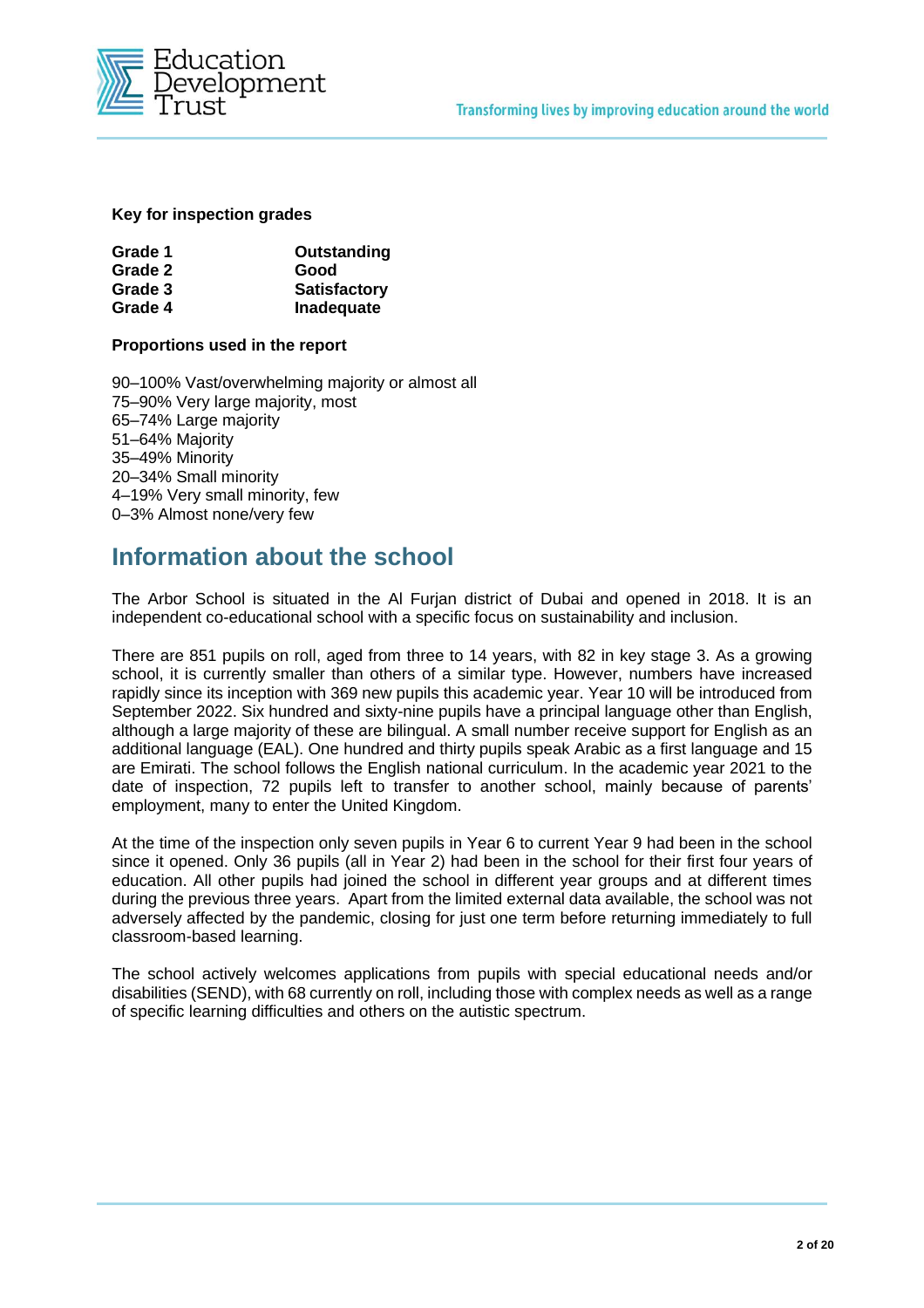

## **Summary of the evidence base used by the inspection team**

This BSO inspection was carried out by three Education Development Trust inspectors. The BSO registration and self-review documents were completed in November 2021 and the inspection dates were agreed upon with the school with 10 weeks' notice of the start date of the inspection. Inspectors had access to information about the school before the inspection.

Inspectors visited 39 lessons. There were 20 meetings which took place with leaders, teachers, teaching assistants, pupils, and parents and carers (including parent governors). There was a further meeting with members of the school's executive board (including the proprietors) and the Arbor Advisory Council, including the chair of governors, who is the safeguarding governor, and deputy director of education, who is the inclusion governor and proprietor.

Inspectors scrutinised pupils' work in books and more commonly that which was produced and assessed digitally. They analysed a wide range of documents relating to assessment, policies and operational and strategic plans. The school's safeguarding arrangements and safer-recruitment procedures were inspected. The views of parents, pupils and staff were also considered.

## **Evaluation of the school**

The Arbor School is a good school and provides a good quality of education for all its pupils, irrespective of age, any individual challenges or obstacles to learning.

The school meets all the standards for British Schools Overseas except those which it is precluded from meeting because of legislation in the United Arab Emirates. These are explained later in the report. The requirements of the host country take precedence and therefore no action points are specified in relation to these unmet standards and no further action is required as a result of this inspection.

Attainment and progress in English are good in each phase.

Most foundation stage pupils are making strong progress due to integrated literacy across the curriculum and systematic daily phonics. Primary pupils also make good progress from their starting points. Those who have been in the school longer make greater progress. Most key stage 3 pupils make expected or better progress from varied starting points.

The robust phonics programme that continues from foundation stage into the primary phase assists successful transition into key stage 1. A book-based curriculum focus, with 'football goals' encourages reading among boys. The Talk for Writing programme develops pupils' oral skills. In response to KHDA's initial visit, tracking is now rigorous, assisting planning to meet pupils' individual needs.

Primary pupils experience different styles of writing, including recipe lists, use of parenthesis and storyboards. Key stage 3 pupils are encouraged to question and to share their opinions. These pupils can analyse different styles of literature. They know how to improve their work in preparation for forthcoming examinations.

In mathematics, most pupils make good progress and almost all reach standards that are in line with English national curriculum expectations.

In foundation stage there is a strong focus on understanding of basic number skills. Pupils soon progress from simple counting to matching groups of objects. They develop a sound understanding of one-to-one correspondence and have a good understanding of shape and measure. They can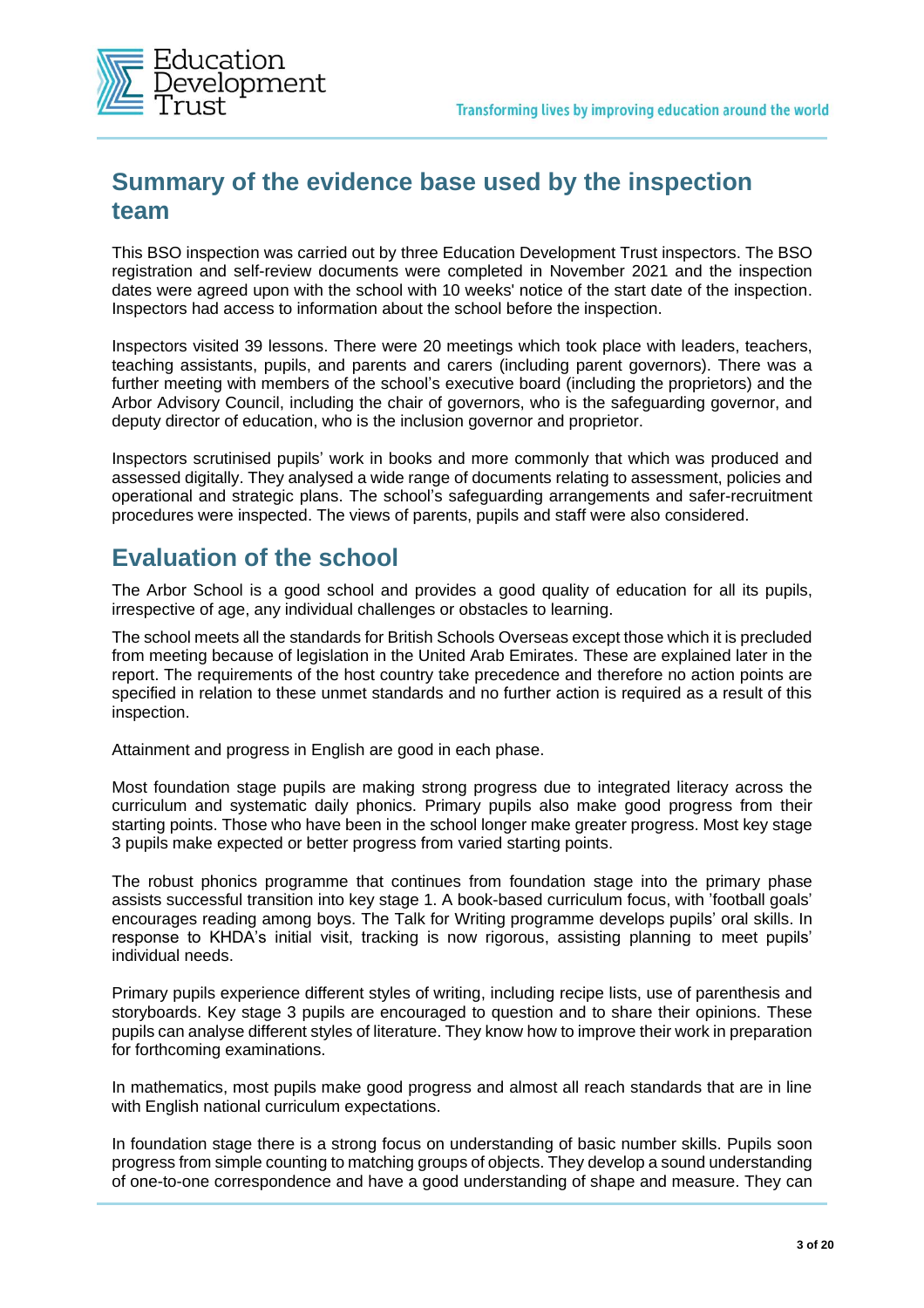

estimate numbers of objects from one to five without finger counting and enjoy collecting recycled items such as bottle tops to help them.

Almost all primary pupils make good progress. Their understanding of number and calculation is well developed. Most teaching ensures a daily focus on consolidation of mental arithmetic and basic number skills. A new calculation policy has been written to address any inconsistency in teaching. The accurate use of mathematical vocabulary enables most pupils to achieve high levels of conceptual understanding. Key stage 1 pupils can use a QR code to find a certain shape. They confidently describe the properties of a triangular-based pyramid, identifying vertices, faces and edges. Key stage 2 pupils can confidently convert decimals to fractions and explain their reasoning. They can convert millimetres to centimetres and centimetres to metres with the aid of their 'talking partner' and a tape measure.

Most key stage 3 pupils make expected progress. They begin to apply their knowledge of coordinates and linear equations.

Attainment in key stage 3 is in line with English national curriculum expectations and progress is good, especially in terms of acquisition of knowledge and investigation skills.

Teachers encourage pupils to develop higher-order thinking. Pupils are committed to learning and are keen to do well in science. More-able pupils extend their learning by taking the initiative. For example, a Year 6 pupil, assessing the impact on a buzzer of adding further energy cells, realised that she was registering other sounds in the room and so she asked to leave the lab to continue.

Attainment and progress in science in the other phases are varied. In foundation stage, teachers help pupils to develop investigation skills such as prediction. However, sometimes children do not know the meaning of the scientific vocabulary used by teachers. In the primary phase the use of specialist teachers in eco-literacy enhances learning. They recognise the need to provide more opportunities for pupils to carry out experiments and apply their learning in practical situations.

Attainment and progress in other subjects are good. The introduction of ASDAN for any pupil in key stage 3 has had a positive impact. Swimming and physical education (PE) are particularly well provided for and taught, leading to very good outcomes. In music, standards are high with Year 3 pupils able to enhance their own compositions with additional elements such as melodic and rhythmic ostinato. Humanities enables pupils in key stage 3 to discuss controversial topics and to demonstrate deeper critical thinking.

Although a large majority of pupils have EAL, only a small number require support to ensure that they have access to the English national curriculum.

A significant number of pupils are identified with SEND, including medical needs, autistic-spectrum disorder or specific learning difficulties. Leaders and teachers ensure that these pupils follow the same ambitious curriculum as their peers. They receive good support within and beyond the classroom. The inclusion manager has developed comprehensive individual education plans with teachers, pupils and parents. Teachers implement these plans well, so pupils make similar progress to that of their peers.

#### **Summary of other judgements against the BSO standards:**

- The quality of the curriculum provided by the school is good (see Standard 1 below).
- The quality of teaching and assessment are good overall (see Standard 1 below).
- Pupils' spiritual, moral, social and cultural development is good (see Standard 2 below).
- The welfare, health and safety of the pupils are good (see Standard 3 below).
- The standard for the suitability of the proprietor and staff is met (see Standard 4 below).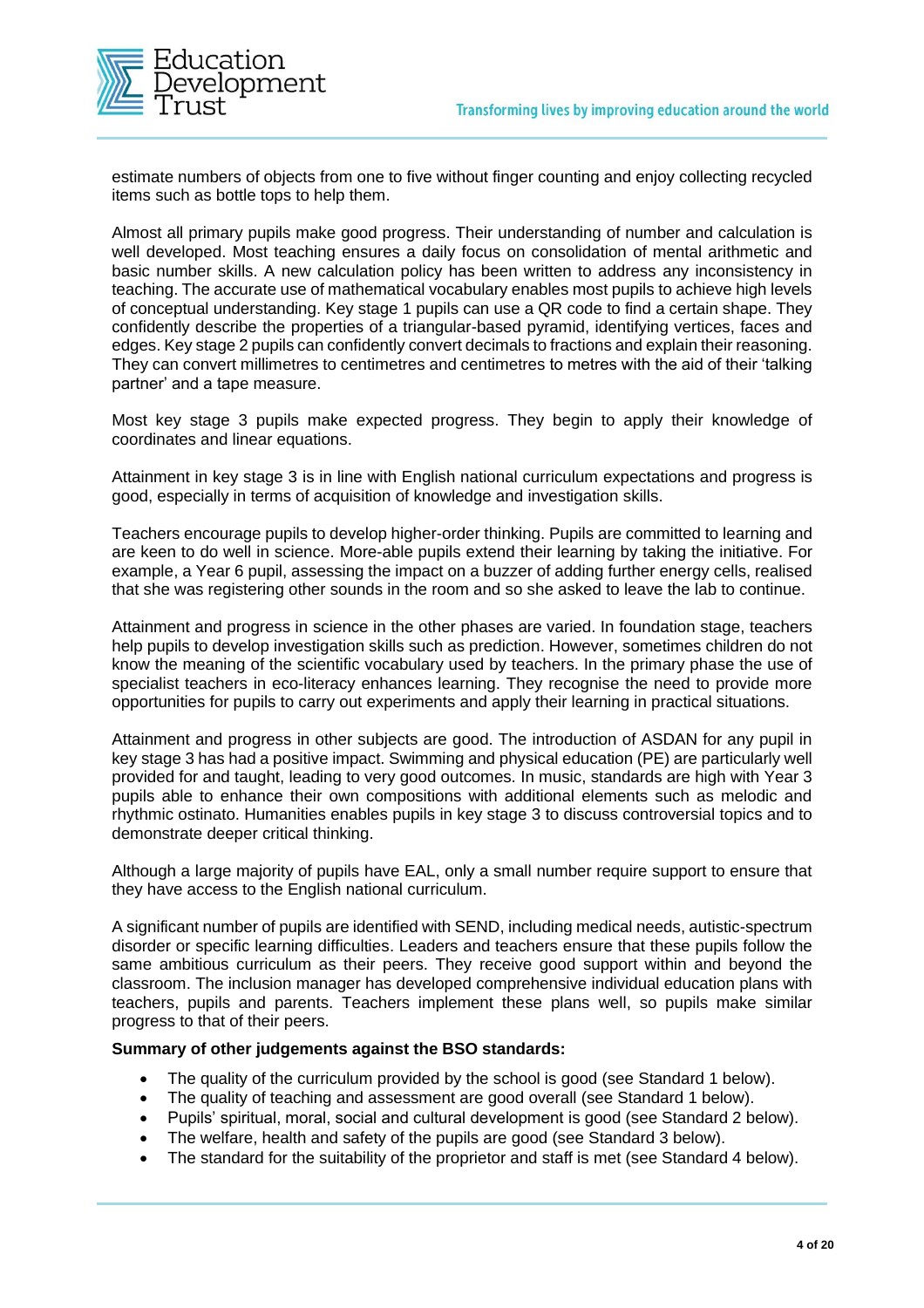

- The premises and accommodation meet the requirements of the standard (see Standard 5 below).
- The provision of information for parents meets the requirements of the standard (see Standard 6 below).
- The school's procedures for handling complaints meet the requirements of the standard (see Standard 7 below).
- The leadership and management of the school are good (see Standard 8 below).

**As a result of this inspection, undertaken during March 2022, the school has demonstrated that it meets the Standards for British Schools Overseas 2017 except for those standards that cannot be achieved legally in the United Arab Emirates. The school's provision prepares pupils well to enter or re-enter the UK independent school system. This judgement is endorsed by the British Government, quality assured by the Office for Standards in Education (Ofsted) and is valid for a period of three years.**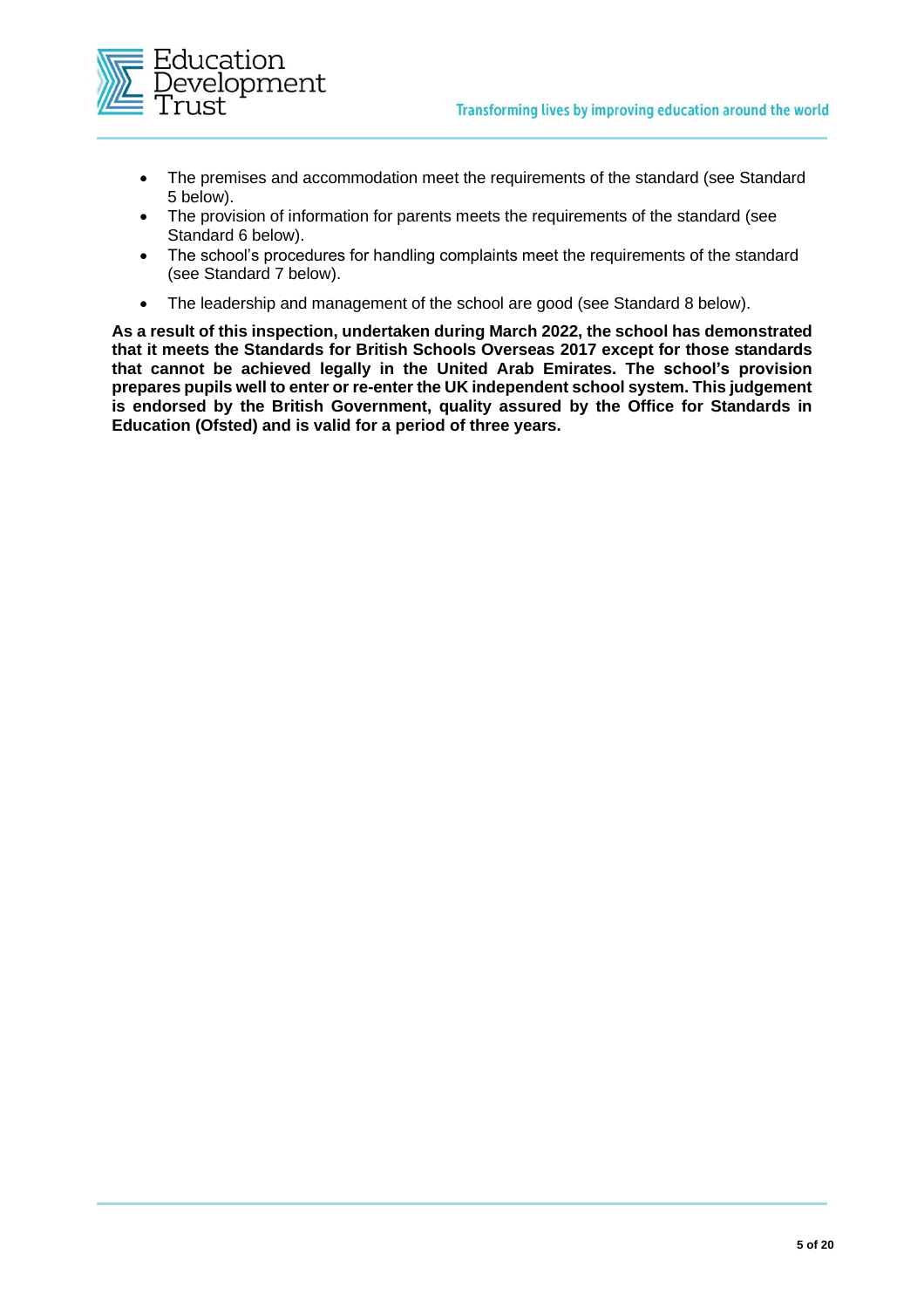

## **Standard 1. The quality of education provided by the school**

The standards relating to the quality of the education are met except for the standard in paragraph 2 (2) (d) (ii). This is not met because of the requirements of the host country relating to the UK Equality Act 2010.

The quality of education provided is good. The school meets this BSO standard.

The curriculum is good in each phase. It is broad, balanced, age appropriate and personalised. It prepares pupils well for the opportunities, responsibilities and experiences of life in British society. It follows the English national curriculum with an additional eco-literacy focus and International Baccalaureate (IB) methodology. The six eco-themes: Nature of Self, Place and Time, Sustainable Thinking, Systems Thinking, Community Thinking and Inspired by Nature, are interwoven through the curriculum. The promotion of the principles of democracy, tolerance and equality, irrespective of age, disability, gender, race, religion or belief is mapped across all subjects. For example, pupils' leaders are elected. Humanities lessons provide opportunities for open discussion of contentious issues, such as differing perspectives on, and political responses to, global warming. These themes and the school's motto, 'Enough for all forever', promote inclusivity and equality of opportunity, as well as sustainability and environmental awareness.

Cross-curricular links are made through eco-literacy. During an English lesson pupils discussed plastic pollution and the danger to animals. A mathematics lesson used seedpods and recycled beach pebbles for counting. In science pupils helped to create an artificial reef using oyster shells recovered from a restaurant.

Children in foundation stage and pupils in Year 1 engage in discovery sessions and Years 2 to 6 apply project-based learning. The foundation stage is working towards accreditation for 'The Curiosity Approach'. Experimentation, investigation, acquisition of knowledge and guided questioning are key components. At the end of the year pupils present their work at 'The Big Event'. The immediate environment is used outstandingly well with a series of biodomes, a bio farm and other outdoor learning environments. Darwin the tortoise is found wandering around this area. The 'farm-to-fork' food programme is led by an enthusiastic chef, using home-grown food. Eco-literacy curriculum workshops for new and established staff ensure their understanding of this ethos and approach.

Extensive planning, adaptation and review mean that pupils have a comprehensive, eco-aware curriculum promoting respect for differences and with scope for personalisation. Specialised courses accommodate pupils with SEND and those with EAL. They are very well supported by the inclusion team with individual education plans (IEPs), learning assistants and additional focused extra-curricular activities such as cooking club to aid coordination and fine-motor skills.

Year 6 pupils follow the 'Lift Off' unit to prepare them for transition both internally between phases and into UK schools. The ASDAN curriculum was originally introduced for pupils with SEND but is now followed by all pupils in key stage 3, providing valuable skills that assist in transition to key stage 4 or transfer to UK schools. Within the local community and the school's immediate environment, pupils in key stage 3 participate in animal care, sports and enterprise. Enquiry-based, independent learning is encouraged. Personalised scholarship programmes are provided for a number of particularly able pupils.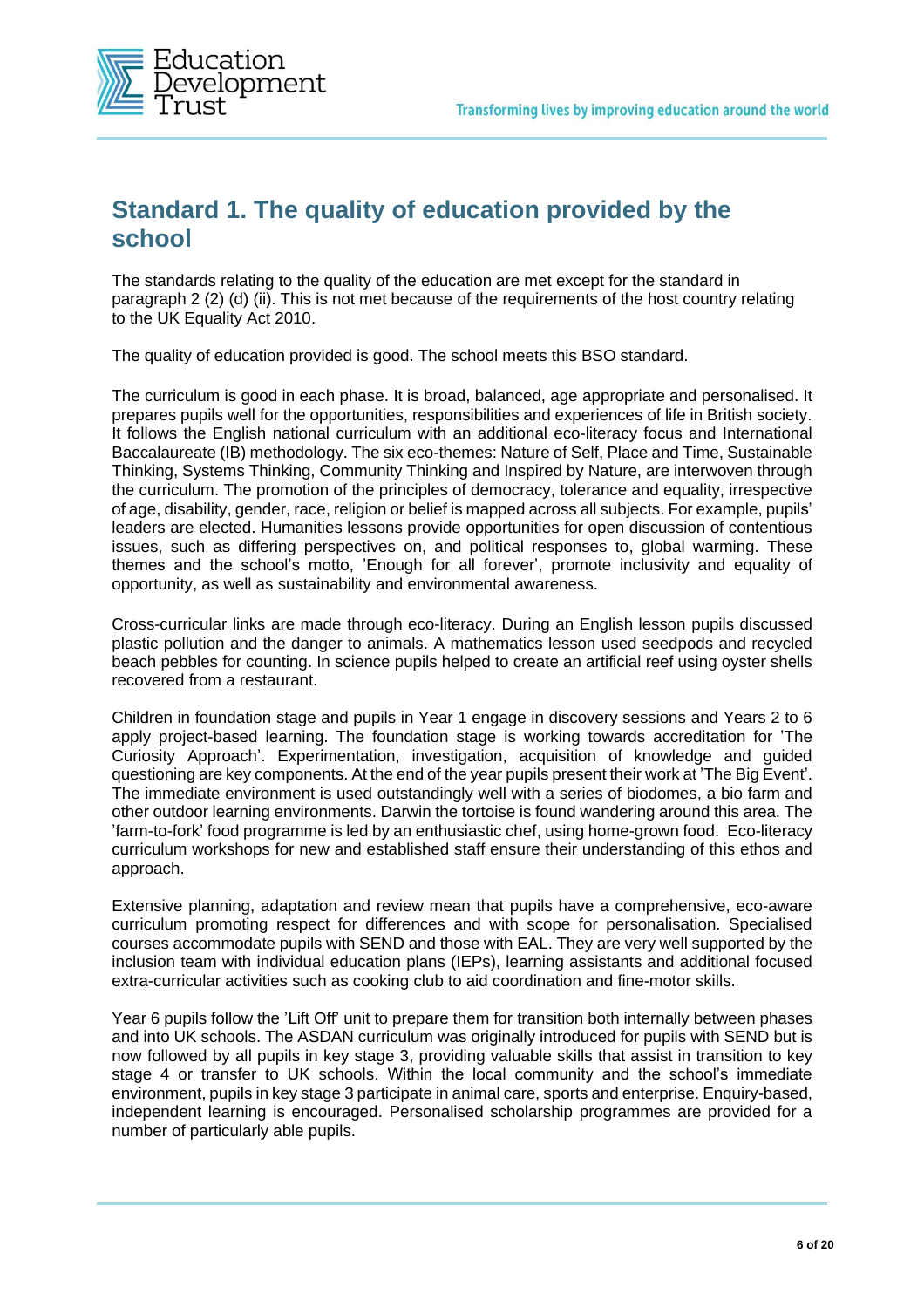

The school successfully minimised the impact of the COVID-19 pandemic by delivering all subjects remotely and then fully reopening after just one term. A wide range of extra-curricular activities has resumed since the easing of COVID-19 restrictions. These are available to all pupils and make good use of internal and community resources. They extend to gardening, biodome explorers, dance, storytelling, swimming, carpentry and Spanish.

The school does not yet have a fully established secondary section. However, it has prepared to introduce BTEC, Global Impact Certificate, GCSEs and eventually A levels, in order to facilitate transition through key stage 4 into post-16 education or transfer to other international and UK schools. Alternative pathways are in place and careers-guidance sessions are provided for Years 7, 8 and 9. The University of Birmingham and others already offer on-line advice, supporting future transfer to higher education in the UK or internationally.

Teachers have good subject knowledge and positive relationships with pupils. Pupils are challenged to consider a learning question, reflecting the enquiry based methodology that the school applies to the delivery of the English national curriculum. This sets the tone for continued questioning to promote problem solving and higher-order thinking. Teachers create plentiful opportunities for pupils to explore, analyse and make links with the world around them. Most teaching is based on strong planning which extends pupils' vocabulary and knowledge and ensures good progress.

Literacy is the responsibility of all subject areas and the emphasis on extending subject-specific vocabulary to improve understanding is having a positive impact. Increased professional development, a book-based curriculum, learning walks and lesson observations are helping to improve teaching. Opportunities to observe good practice are well utilised.

In key stage 3 (currently including Year 6) science teaching is well planned, with clear links to pupils' prior learning. Almost all pupils consistently grasp key concepts of lessons and develop their understanding of the method of scientific investigation. In mathematics, teaching is particularly strong in foundation stage with well-planned, well-resourced lessons and high learning expectations.

In all phases, most teachers make good use of support staff in the classroom. Pupils are empowered to make choices and are encouraged to become independent learners and pursue investigative discovery.

Most pupils are engaged during lessons and complete all set tasks. By the end of lessons, almost all pupils can explain what they have been doing, what has been learnt and how it can be applied. In English an older pupil spoke about his mother as a positive female role model. He made connections with Desdemona in Othello and International Women's Day.

There is a significant number of EAL pupils and teachers are aware of their needs. Effective IEPs are in place for pupils with SEND. Emirati pupils are well supported to achieve in line with their peers.

Best practice from online learning during lockdown has been incorporated into classrooms. It is used to evaluate submitted work and provide feedback. The school has incorporated the online platforms used during lockdown to improve communication, marking and feedback. The 'Tell, Ask, Give' initiative is used in the primary phase and has been adapted to fit the requirements of foundation stage. The school is also now considering this approach for key stage 3.

Assessment for learning has been introduced and effectively used by some teachers to plan pupils' next steps. Robust tracking and monitoring systems have been developed recently to improve assessment and data analysis. This has resulted in detailed planning, stronger teaching and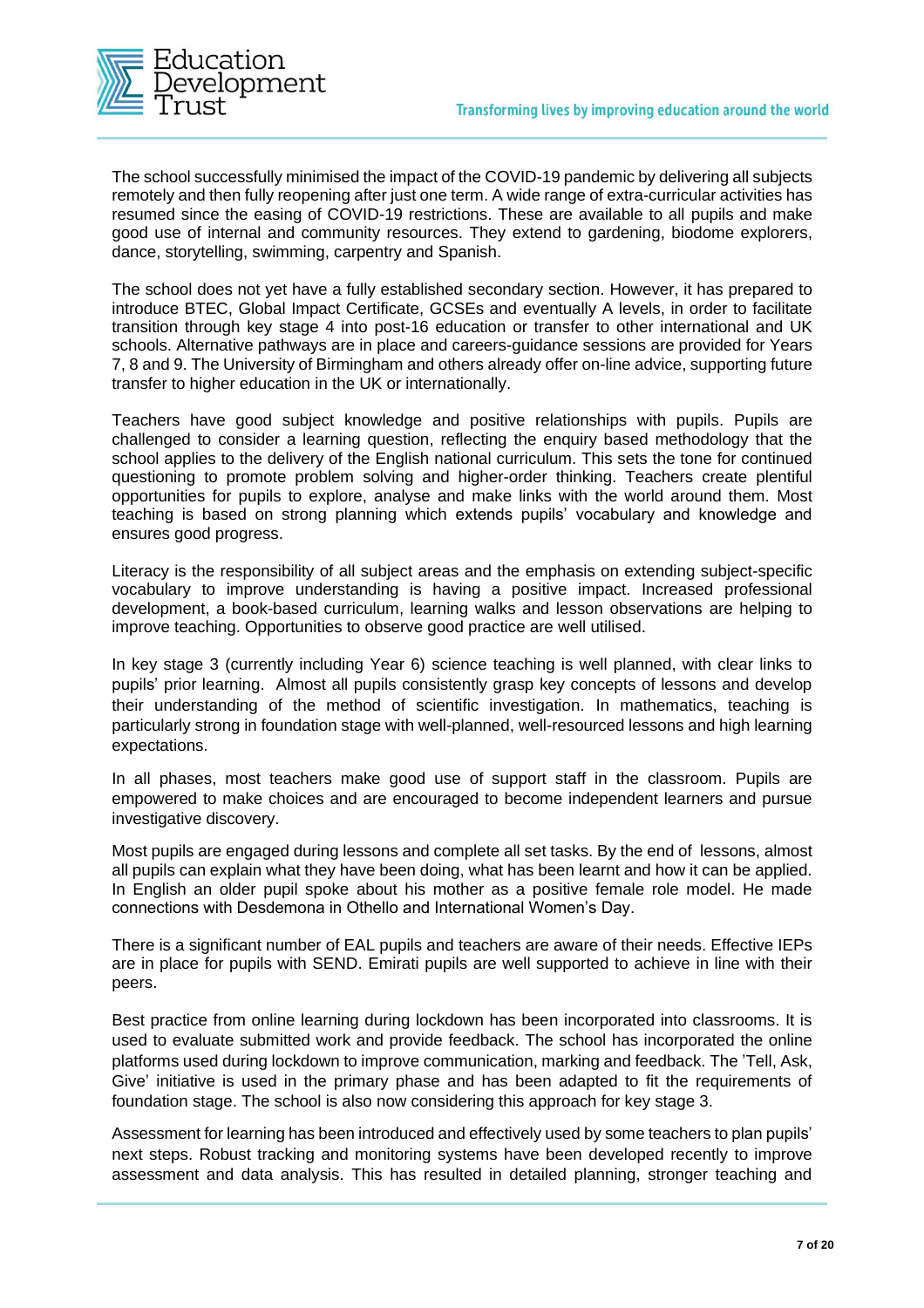

improved pupils' outcomes. The school's new assessment policy is an integral part of teaching and lies at the heart of promoting pupils' learning. It is gradually being embedded in all phases.

#### **Standard 2. The spiritual, moral, social and cultural development of the pupils**

The standards relating to the spiritual, moral, social and cultural development of pupils are met except for the standard in paragraph 5 (b) (vi). This is not met because of the requirements of the host country relating to the UK Equality Act 2010.

Inspection activities showed that the school's policies, curriculum content and implementation promote respect for the protected characteristics outlined in the UK Equality Act (2010) in relation to age, disability, pregnancy and maternity, race, religion and belief. However, the school is unable to meet fully the requirements in respect of gender reassignment, marriage and civil partnership, sex and sexual orientation due to the laws of the United Arab Emirates.

This is a caring school where pupils are tolerant, respectful, kind and supportive of each other. There is a strong pastoral structure in place and pupils say they feel safe and welcome. Pupils' leaders (currently in Year 9) provide a conduit for the pupil voice. On an individual level, pupils address issues face to face with their dedicated staff or via an online process. This proved particularly valuable during the lockdown period and has been continued as the school returned to normal contact.

Behaviour in all phases is good within and beyond the classroom. There have been a few friendship issues in Year 6 but strategies are in place to ensure support and resolution. Pupils know where to find help in the event of bullying and there are posters, QR scans and signs all around the school. All pupils engage with a programme of well-being sessions including a focus on relationships, conflict and difference, healthy eating and mental health. These contribute very effectively to pupils' respecting people who have the protected characteristics of the Equality Act 2010. Introductory sessions at the beginning of the year welcome all pupils and later new arrivals also receive this information. Online support systems work well for those who do not want a faceto-face meeting.

This is an open school where pupils feel comfortable in voicing their feelings. All behaviour and pastoral issues are recorded and logged on a school system. Tutors receive weekly behaviour logs and the system is carefully monitored. 'Reflection Time' sheets provide pupils with the opportunity to consider their behaviour and to understand its impact on others. 'Above and Beyond' cards acknowledge special actions, particularly in relation to interactions with peers.

The mindfulness curriculum with key points such as friendship and kindness is central to the school. Older pupils have sessions on mental health, body image, self-harm and anxiety. Transition activities, moral education, assemblies, guest speakers, tutor-led sessions and digital resilience reinforce well-being. Pupils' leadership opportunities include membership of an ecocouncil. There are roles for sports leaders, house captains, well-being, inclusion and cultural ambassadors, as well as a head boy and head girl. Democracy and elections are part of the appointments procedure for leadership roles and based on the British electoral system. Pupils are aware of the local institutions of the UAE and have an understanding of UK society reflected within the school community.

Even as the school grows rapidly, it is maintaining its strongly inclusive values. While pupils are encouraged to discuss contentious issues, particularly during English and humanities lessons, they show respect for the opinions of others, irrespective of gender, race, religion or belief.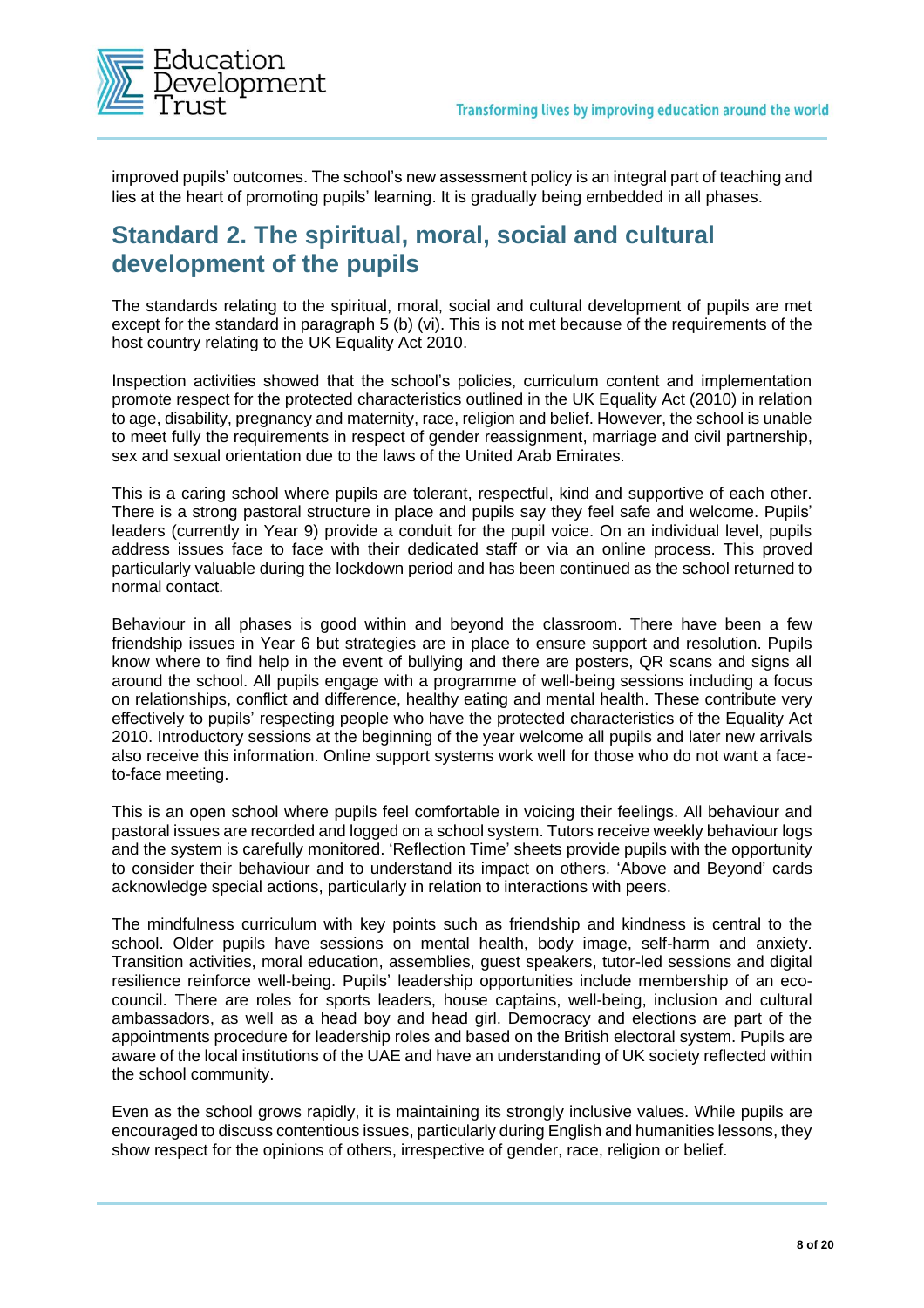

## **Standard 3. The welfare, health and safety of the pupils**

The school meets the requirements of this BSO standard and the regulatory requirements and cultural obligations of the host country.

There is a strong culture of safeguarding. Pupils, parents and staff feel safe and secure. Relationships are positive and mutually respectful. New pupils say they appreciate how quickly they make friends through their buddies' group.

Premises and equipment are checked regularly to ensure that they are safe. Repairs are dealt with immediately by specialist staff on site.

Policies and procedures are reviewed regularly to reflect and to respond to changes in local or international requirements. They are shared with parents and the wider community via the school's website.

Effective written risk assessments are completed for all school activities, including excursions and activities such as swimming. Appropriate action is taken to reduce identified risks. Fire evacuations and lockdown procedures meet the expectations of the host country and are as stringent as those of the UK. All procedures are well rehearsed, monitored, recorded and then reviewed on a regular basis. All security systems are well managed and include swipe cards, key fobs and CCTV.

The systems for handling medication and the recording of medical incidents are robust. Support for pupils' well-being and mental health, especially in light of the COVID-19 pandemic, has been invaluable for some pupils and their parents. The school counsellor, who is a qualified psychologist, continues to hold well-being sessions including training on relationships, conflict, healthy eating and mental health. There is an emotional well-being check-in app available to the pupils. This sends an automatic alert to pastoral staff. Lunchtime drop-in sessions, playtime chats and formal appointments are available.

Safeguarding systems are robust and conform to the best practice in the UK and UAE. All pupils participated in a module about keeping themselves safe and staff now wear lanyards, with an invitation to pupils to speak to them as a safe adult. A high priority has been given to cyber-safety. All staff have received the regulatory training as expected of a UK school. They understand their responsibilities with regard to safeguarding. This is overseen by a highly experienced and UKtrained designated safeguarding lead.

Attendance is consistently good across the school at 98% with foundation stage being slightly lower at 96%, although this is improving. Attendance was successfully monitored online during lockdown and was not significantly lower. The school is working hard to improve punctuality in the mornings and after school.

#### **Standard 4. The suitability of the proprietor and staff**

The school meets the requirements of this standard.

The Human Resources (HR) department maintains an accurate single central record of appointment checks, including reference to the date of each check and to the person responsible, in line with UK expectations. Where UK police checks are not possible, due diligence is pursued, involving local police checks in the UAE and additional checks in a candidate's home country or domiciliary country prior to appointment.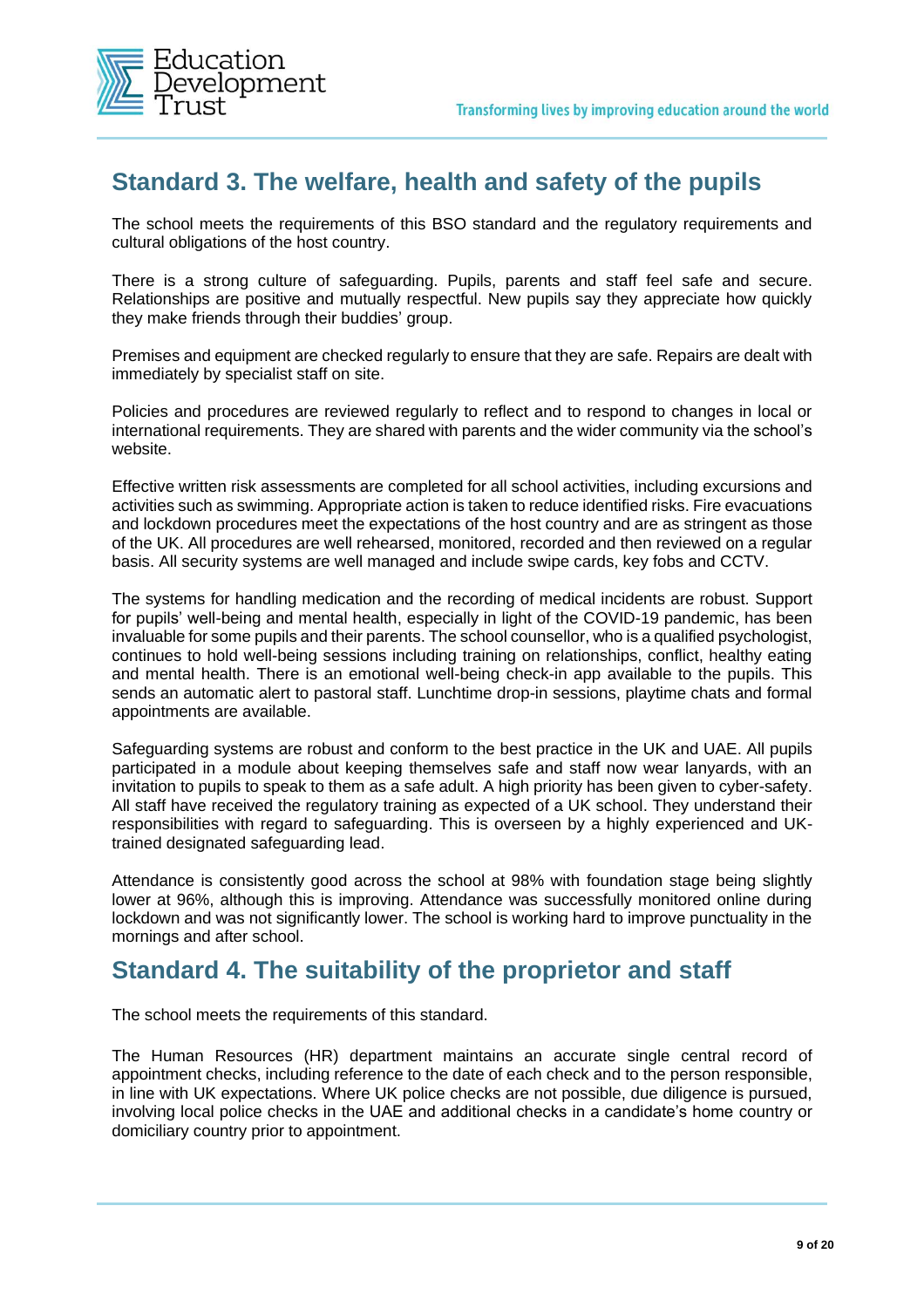

Appropriate checks are undertaken for all support staff and those provided by external contractors, as well as teachers. The opportunity of visa renewal is used to review all checks of suitability. Three references are sought and the date of receipt of all references is recorded.

Section 128 checks are undertaken for senior staff and governors if they have links with the UK. Prohibition checks are standard for UK based appointees.

The proprietors have undergone local checks for suitability to open a school.

All this means that everything possible is done to safeguard pupils, staff and the institution, ensuring that appointees are appropriately qualified, medically and emotionally fit to work and within the terms of their visa have a right to work in this context.

## **Standard 5. The premises and accommodation**

The school meets the requirements for this BSO standard.

The premises provide well-maintained, well-resourced and spacious accommodation. As the school population is rapidly growing, there are many empty rooms which are well utilised to allow splitting of classes into smaller groups for the purpose of greater social distancing during the pandemic. This allowed the school to return to face-to-face teaching and learning after just one term, minimising the impact of the pandemic. There are stimulating learning spaces for all pupils, which include the auditorium, the Black Box drama studio, food-technology suite, science laboratory, music rooms, design-technology facilities, sporting and performance spaces. There is appropriate surfacing and maintenance of all facilities to ensure the safety of pupils. There are plans to increase and improve facilities for art and design and technology as the school grows.

The unique 'living classrooms' include climate-controlled biodomes, two of which function as full tropical ecosystems. The school's mini biodomes are dedicated to a range of purposes from plant nurseries to reading spaces. There are two further specialist teaching spaces, the Reflection Garden which is in the centre of the school and used for quiet time. The Learning Garden is a community space dedicated to sustainable agriculture. Pupils grow herbs, fruit and vegetables organically and sustainably. They learn how to make compost and to harvest their crops. These reflect the school's philosophy on sustainability.

There is a wide range of facilities to support the developing curriculum in the secondary phase, including many learning-support and administrative spaces. There is good access to information technology, which is used successfully to support pupils' learning. Library sessions are led by the librarian and are used to improve pupils' reading and research skills. Further enhancing library facilities and improving access is part of the planned growth of the school.

Excellent indoor and outdoor sports facilities enhance pupils' participation in a range of sports and PE. There are two swimming pools and a large, spacious gymnasium. The foundation stage has readily accessible outdoor spaces that enable discovery learning.

Toilet facilities are well supervised, hygienic and plentiful. There are water fountains throughout all buildings. Pupils know about the importance of remaining hydrated. A large team of staff works hard to ensure that the buildings, grounds, cloakroom areas and toilets are cleaned to a high standard.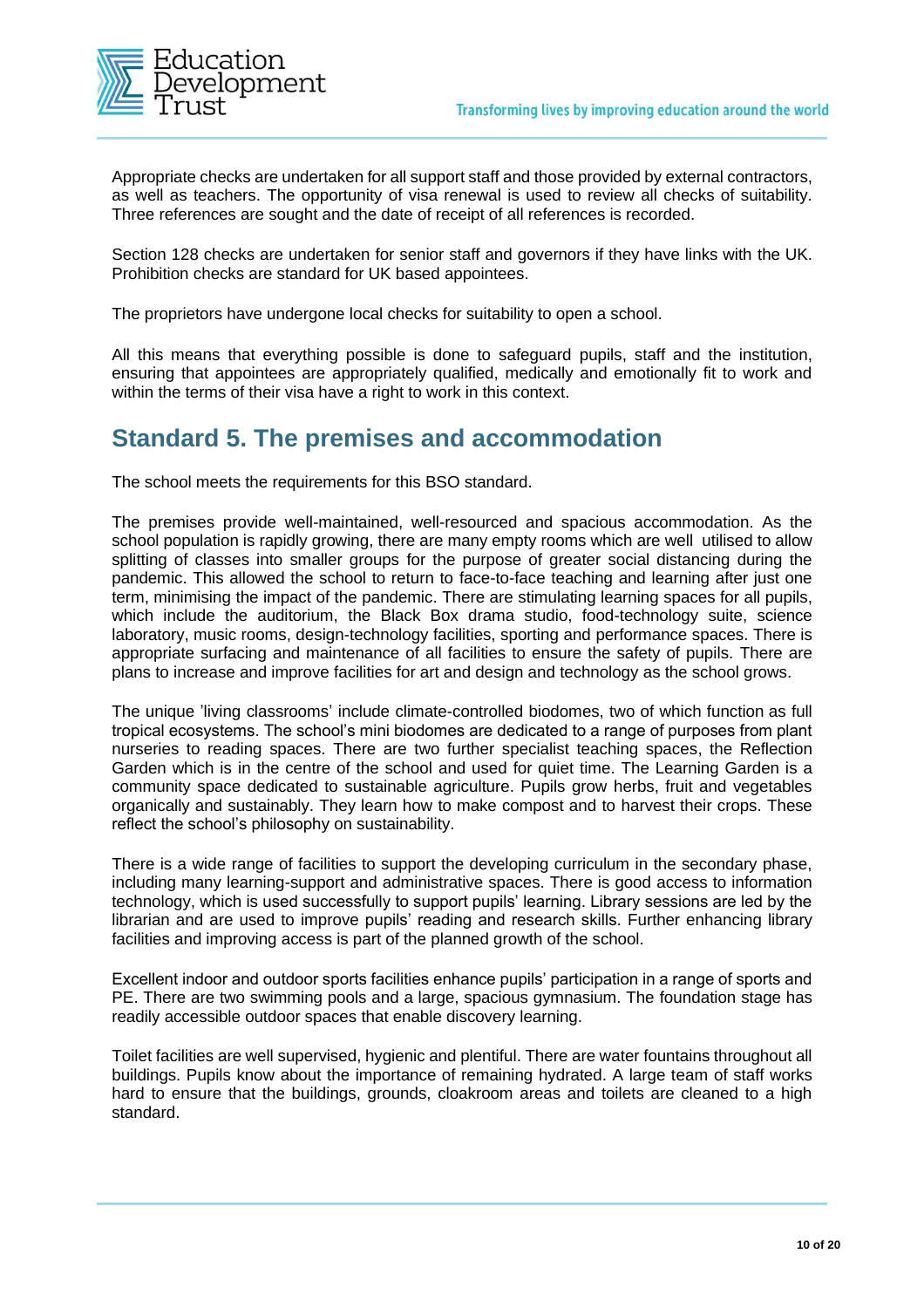

## **Standard 6. The provision of information for parents, carers and others**

The school meets the requirements of this BSO standard.

Parents really appreciate that the principal is available to greet them each morning and that he knows pupils and parents well.

All staff, including medical, counselling and pastoral staff, liaise with and give guidance to the parents of pupils who are vulnerable or at risk. The inclusion manager and pastoral-support leader works very closely with the parents of pupils with SEND when planning to meet their individual needs. Parents feel that leaders and staff listen to their views and they appreciate the speed with which staff respond to communications.

Using online portals, parents have access to information about their children's academic progress, attainment, physical fitness, behaviour and attitudes. There are daily bulletins with practical information including a physical- and emotional-health section. The school ensures that its news and the celebration of any successes can be found using a range of social-media platforms. The parent-relations team communicates regularly with parents and teachers use WhatsApp groups for their class.

The school's website is informative, interactive and easily navigable. It contains all required information, including a range of up-to-date policies and information about the school's curriculum.

The admissions policy and photographs or videos of school life give prospective parents a clear indication of the school's inclusive selection criteria, ethos, curriculum and expectations. The admissions policy outlines very clearly how the school supports pupils with SEND. The website has useful electronic links, newsletters, e-bulletins from staff and a regular podcast by the headteacher on current educational issues. Parents appreciate the school's response to parental questionnaires.

The Arbor Advisory Council includes all stakeholders. This group makes a significant contribution to the strong relationships which leaders have established. The parent members feel that they are genuinely listened to by senior leaders and the owners and governors. There is a parent representative for inclusion.

Parents are particularly appreciative of how the school keeps them informed in times of difficulty, such as when the school was closed during the COVID-19 pandemic. Throughout this period, the headteacher sent regular emails and posted end-of-week videos providing up-to-date information, guidance and reassurance. As well as organising formal parents' evenings to discuss pupils' progress, the school arranges less formal awareness-raising events such as coffee mornings on topics including the importance of reading for pleasure, phonics and inclusion.

## **Standard 7. The school's procedures for handling complaints**

The school meets the requirements of this BSO standard.

The complaints policy and contact details of the chair of governors are accessible by parents via the school website.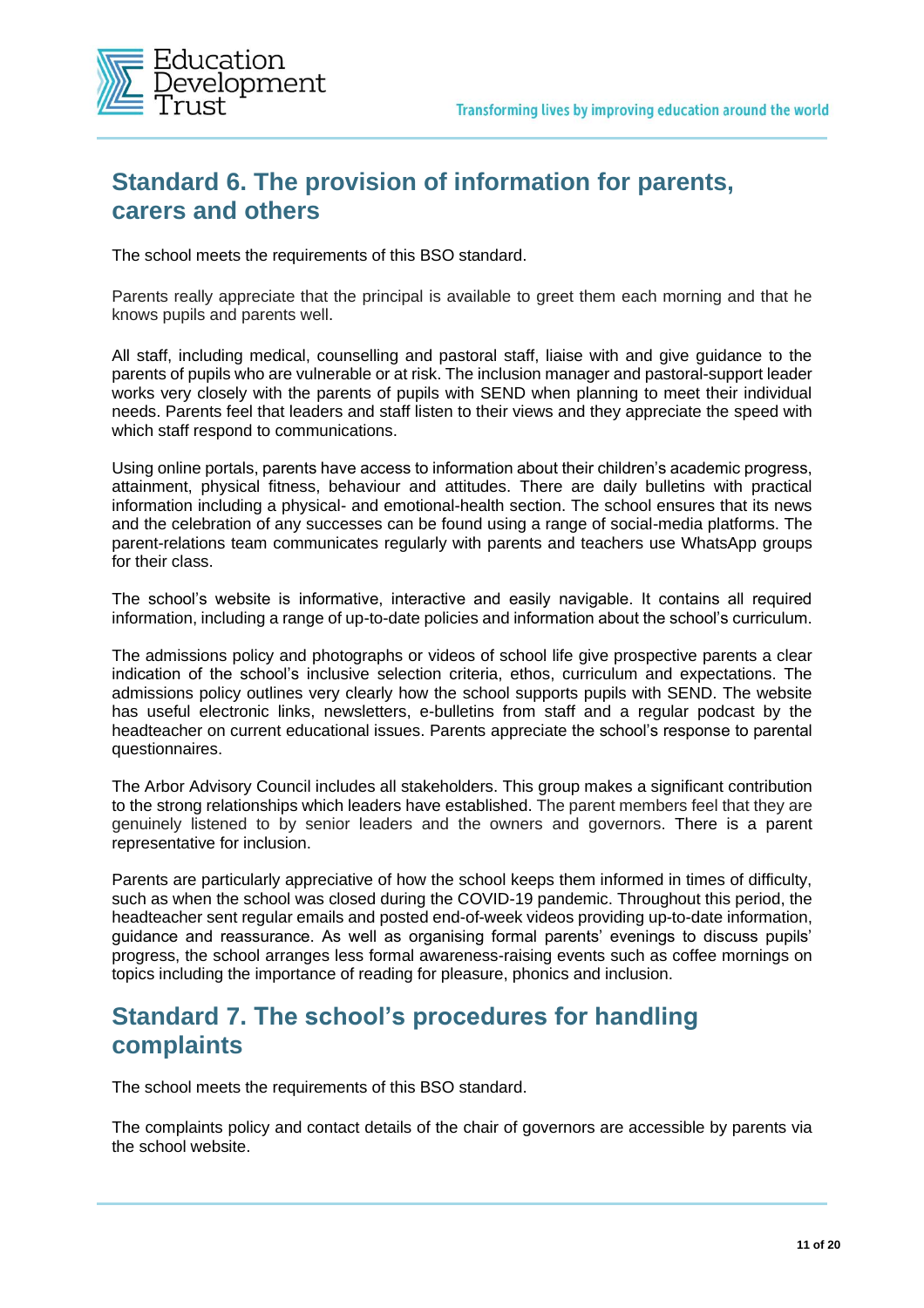

A small number of parents' questionnaire responses referred to concerns having been raised. Some parents suggested that they had been very happy with the school's responses and an equal number suggested the opposite. However, no parent has triggered the formal complaints process and all parents interviewed by inspectors insisted that they feel that all concerns they ever have would be dealt with appropriately without needing to trigger a formal complaint.

The complaints policy and processes follow all expected steps, allowing for review and appeal. Outcomes and evidence provided for a complaint are kept confidential and governors are aware of their part in the process.

## **Standard 8: Leadership and management of the school**

The school meets the requirements of this BSO Standard.

Senior leaders are successful in ensuring that the school consistently fulfils the requirements of all standards expected of a British School Overseas. They are all accomplished leaders and managers with experience of UK schools or of other UK curriculum schools in Dubai or across the globe. As such, they are very effective leaders and managers. Their action plans and systems already created demonstrate their capacity to improve the school further.

They have created a unique learning environment which embodies the owners' vision and reflects their philosophy of creating world citizens as custodians of the planet. The school's motto of 'Enough for all forever', illustrates its approach to equality and tackling discrimination. An important part of this philosophy is to offer both holistic and inclusive education which is supported by the extensive range of extra-curricular activities enjoyed by all pupils irrespective of their gender, age, ethnicity or additional needs. There are 69 different nationalities in the school and this diversity makes for a rich and varied community.

There is an expectation that all staff will share the owners' philosophy and, as the curriculum delivery applies an enquiry based approach to the English national curriculum, the school seeks to appoint staff with additional experience of and commitment to that enquiry-based learning.

As the school is now expanding through key stage 3 and into key stage 4 from September 2022, senior leaders are currently recruiting or appointing heads of department for core subjects. However, the current phase leaders and those senior leaders with direct responsibility for teaching and learning are good role models and are already developing the capacity of teachers and learning-support assistants.

Following on from initial induction of new staff, performance management is used to identify training or support needs of individuals. Formal and informal lesson observations and work scrutiny provide senior leaders with further insight. Middle leaders' development includes the opportunity for joint observations with senior leaders of members of their departments or phases. The senior leader with responsibility for teaching, learning and assessment has a strong understanding of data analysis. In consequence, the response to the KHDA recommendation on assessment has been addressed robustly. Academic leaders have very successfully mapped cross-curricular links to develop the school's unique eco-literacy approach.

Governors remain committed to appointing a combination of young teachers and those with considerable experience in the classroom and in middle leadership positions. They are fully committed to making the necessary investment to ensure that the school continues to improve as it grows.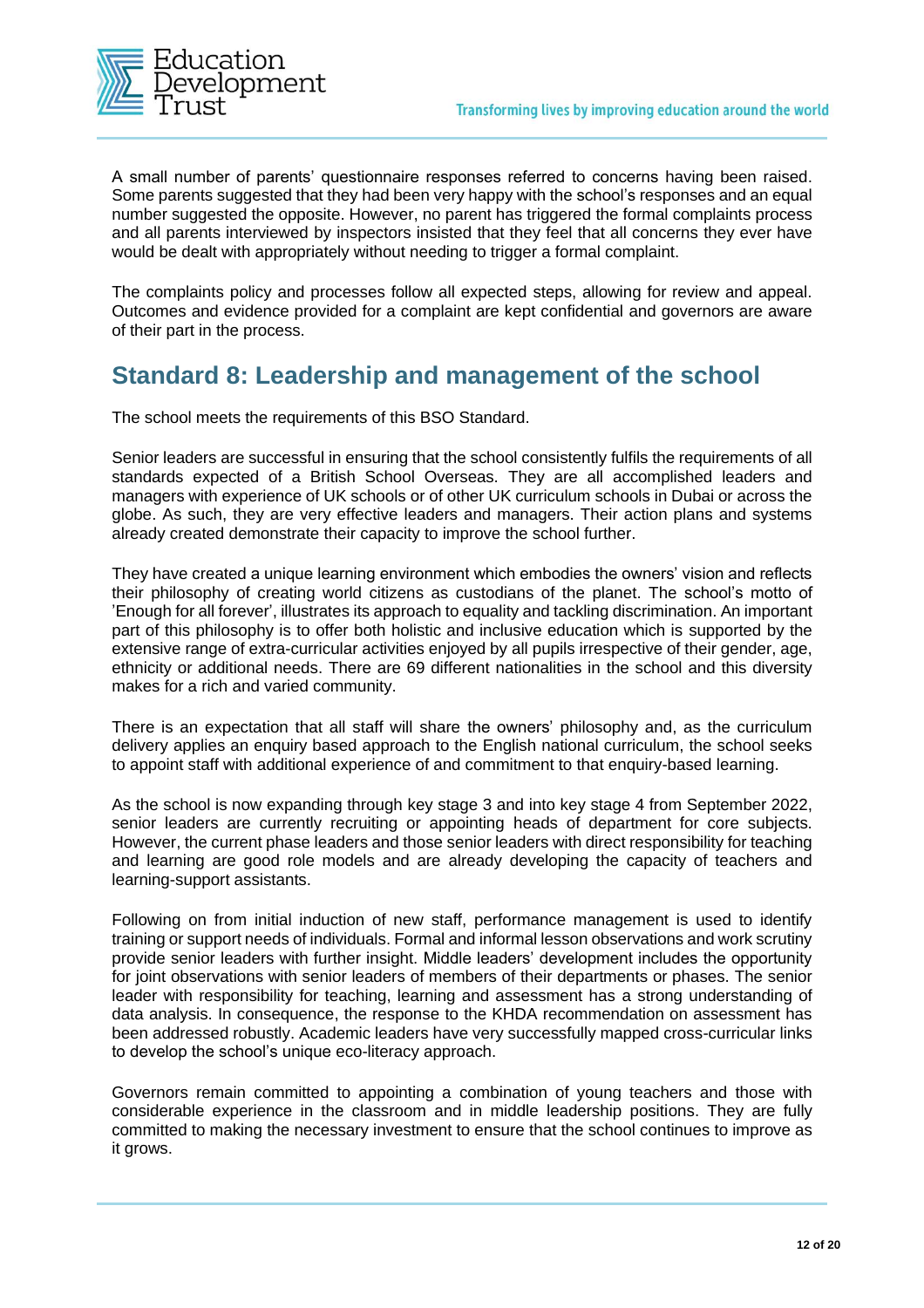

Governors and proprietors have a clear understanding of the difference between governance and management and are proactive in supporting and challenging the leadership of the school. They implement clear and appropriate systems to monitor the school's finances effectively. Although the principal does not sit on either the executive board or the advisory council, he meets members of the executive board every two weeks, has immediate contact with the director of education for Praxis who is also chair of governors, and addresses either board whenever required to do so.

Several parents sit on the advisory council and, as part of the school's governance structure, they feel that their voice is heard and proactively sought both by the leaders and proprietors.

Governors and leaders are committed to ensuring that robust safeguarding procedures are maintained by creating a dedicated team in HR which manages all recruitment checks and recently appointing a head of primary who brings extensive current experience of safeguarding and child protection from the UK.

With the support of parents, leaders and proprietors managed the impacts of the COVID-19 pandemic particularly well, moving seamlessly to online learning and then returning to the classroom at the earliest opportunity. In response to parental reaction, they quickly established a pattern of one real-time lesson per day for each pupil and then recorded lessons in all subjects which could be accessed individually as required by pupils and their parents. This was particularly valuable for those households with several children needing to engage with online learning at the same time.

The financial impacts of the COVID-19 pandemic were also well managed with the cooperation of the whole staff and the status quo has already been re-established, so the staff feel they are well supported, secure in their employment and suitably trained.

# **Early Years provision**

The foundation stage programme caters for children from three to five years. The facilities include well-maintained and spacious classrooms with access to well-designed outdoor provision. Resources to support learning are of high quality and help to motivate and engage young learners. The high ratio of adults ensures that children are cared for and supported very well and safeguarding requirements are fully met. The foundation stage provision meets the UK independent-school standards.

The curriculum is based on the English early learning goals, enabling tracking in all areas of development. Children successfully develop their confidence and independence. Their behaviour is very good. Curriculum delivery and teaching are good in literacy and numeracy, ensuring that children make good progress. The well-integrated approach to literacy and numeracy ensures that the transition to Year 1 is seamless.

In Knowledge and Understanding of the World children are coached through eco-literacy to learn scientific terms such as prediction and symbiosis. Occasionally, their progress is slowed because teachers do not always share the scientific terms in age-appropriate language.

The recently appointed head of foundation stage has a clear vision for the future and has already brought about improvements to the provision.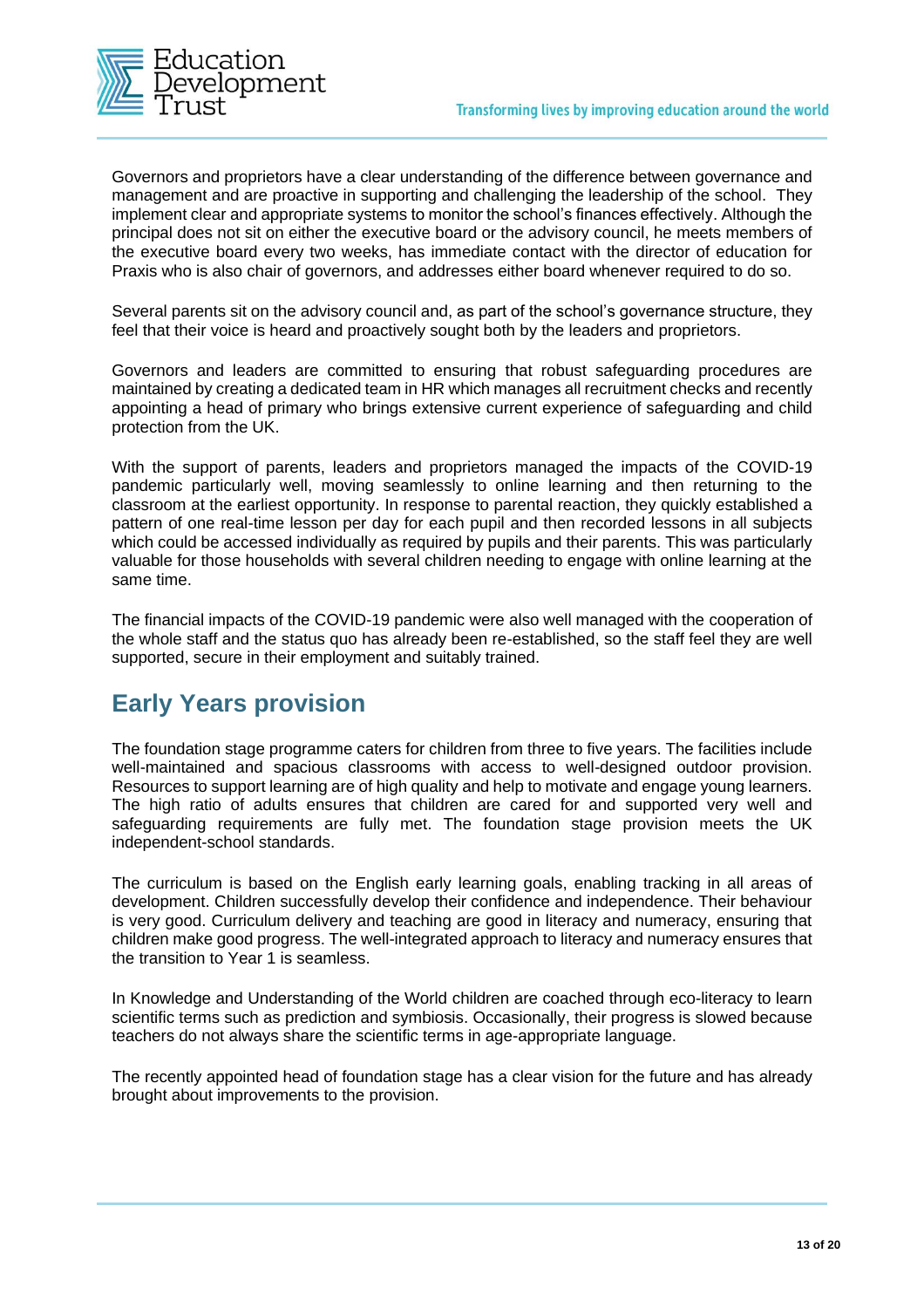

## **Compliance with regulatory requirements**

The Arbor School meets all of the required standards except those that would be in breach of the host country's laws. It cannot fully meet the standards set out below that relate to the UK Equality Act 2010.

 $2(2)(d)(ii)$  encourages respect for other people, paying particular regard to the protected characteristics of age; disability; gender reassignment; marriage and civil partnership; pregnancy and maternity; race; religion or belief; sex and sexual orientation as set out in the Equality Act 2010;

5(b)(vi) encourage respect for other people, paying particular regard to the protected characteristics set out in the 2010 Act.

## **What the school could do to improve further**

While not required by regulations, the school might wish to consider the following points for development:

- In the early years foundation stage, sometimes teachers use scientific vocabulary which the children do not understand. Teachers should review their use of subject-specific vocabulary so that children can understand and use it to enhance their learning.
- In the primary phase the teaching of eco-literacy does not provide enough opportunity for pupils to experiment or to model the real world. Teachers should ensure that they plan enough activities which allow pupils to apply their knowledge of this area of the curriculum.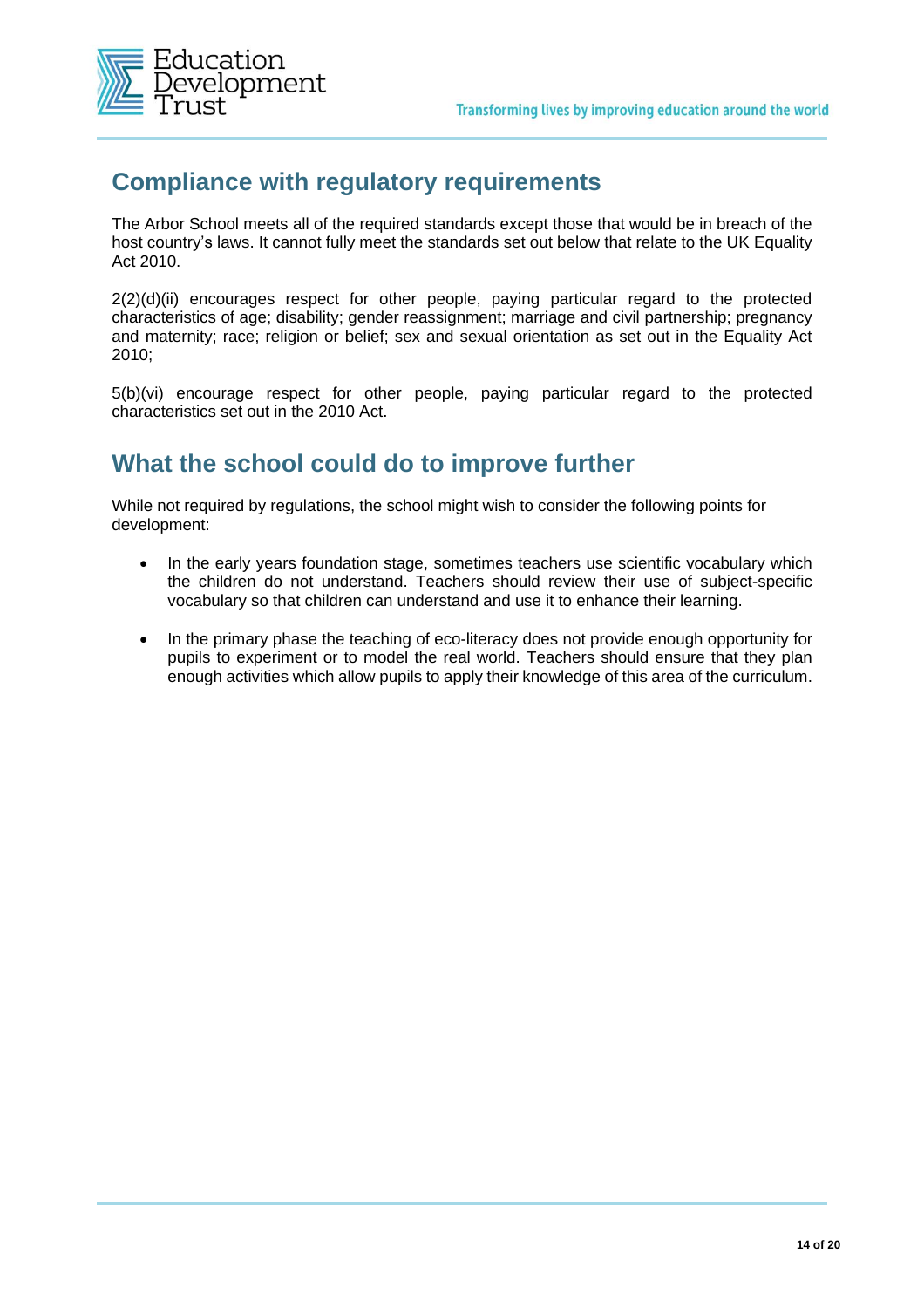

# **Summary of inspection judgements**



#### **The quality of education**

| Overall quality of education                                                                    |  |  |
|-------------------------------------------------------------------------------------------------|--|--|
| How well the curriculum and other activities meet the range of needs<br>and interests of pupils |  |  |
| How effective teaching and assessment are in meeting the full range<br>of pupils' needs         |  |  |
| How well pupils make progress in their learning                                                 |  |  |

#### **Pupils' spiritual, moral, social and cultural development**

| Quality of provision for pupils' spiritual, moral, social and cultural<br>development |  |  |
|---------------------------------------------------------------------------------------|--|--|
| The behaviour of pupils                                                               |  |  |

#### **Welfare, health and safety of pupils**

| The overall welfare, health and safety of pupils |  |  |
|--------------------------------------------------|--|--|
|                                                  |  |  |

#### **Leadership and management**

| Overall effectiveness of leadership and management |  |  |
|----------------------------------------------------|--|--|
|                                                    |  |  |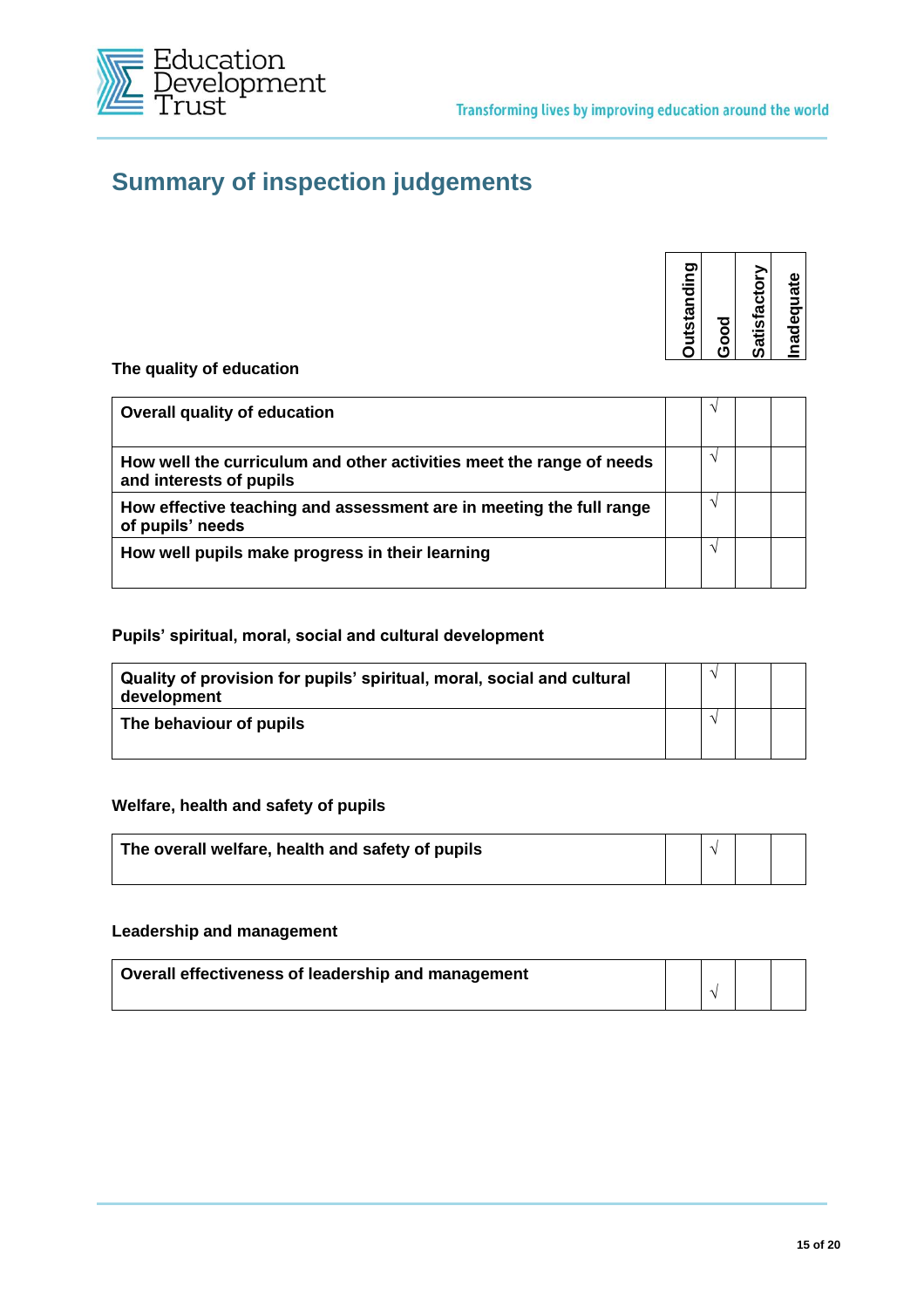

# **School details**

| Name of school                    | The Arbor School                                       |
|-----------------------------------|--------------------------------------------------------|
| Type of school                    | Private, Independent, co-educational, inclusive school |
| Date school opened                | 02/09/2018                                             |
| Age range of pupils               | 3-14 years                                             |
| <b>Gender of pupils</b>           | Mixed                                                  |
| Number on roll (full-time pupils) | 851                                                    |
| Number on roll (part-time pupils) | N/A                                                    |
| Annual fees (day pupils)          | AED 56000 - AED 90000                                  |
| Annual fees (boarders)            | N/A                                                    |
| Address of school                 | Al Furjan West, Dubai                                  |

**Telephone number**  $+971 4 581 4100$ 

| <b>Email address</b> |  |
|----------------------|--|
| <b>Headteacher</b>   |  |
| <b>Proprietor</b>    |  |

**[Principal@thearborschool.ae](mailto:Principal@thearborschool.ae) Brett Girven** Praxis Educational Investment L.L.C.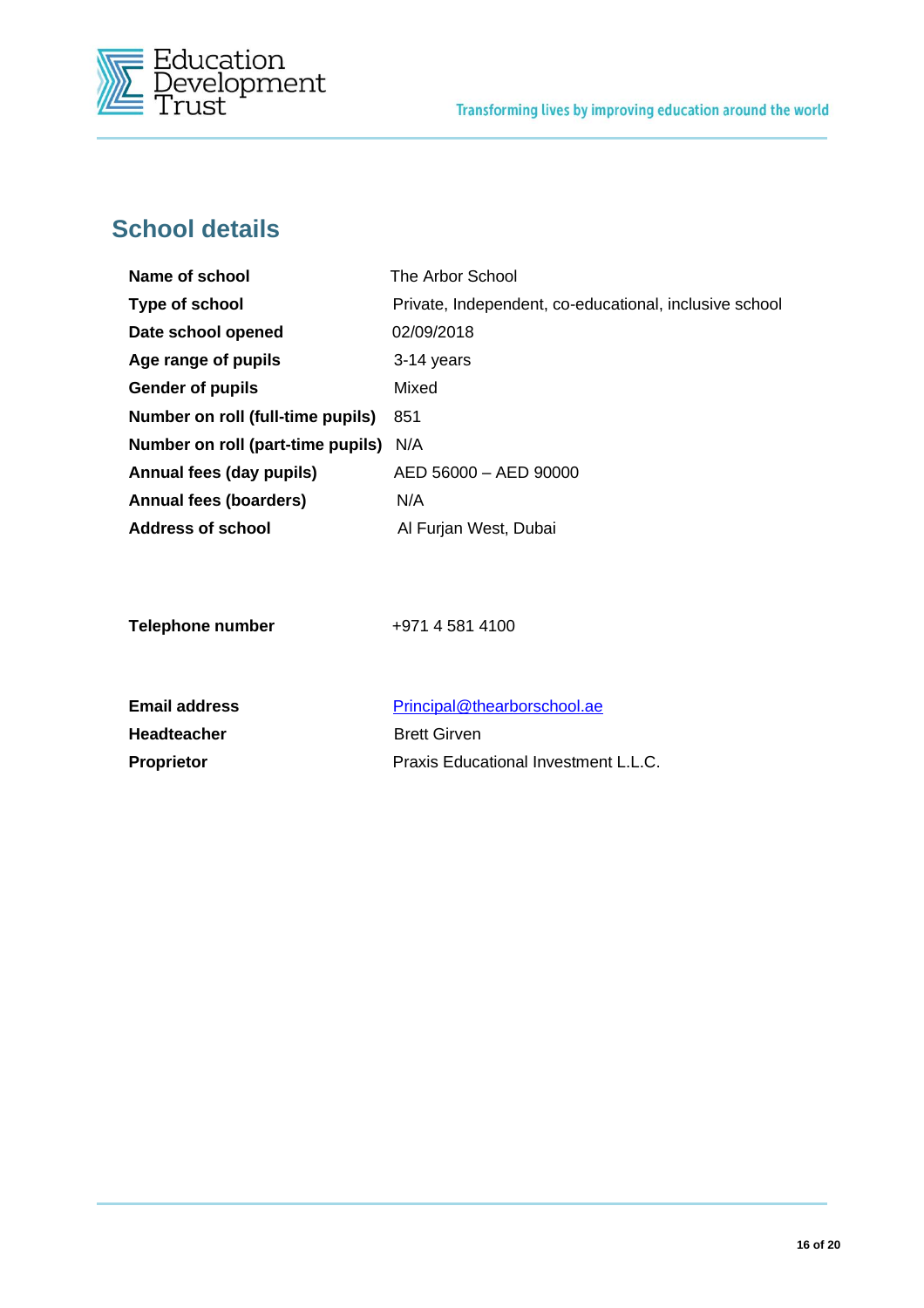

#### **GLOSSARY**

**Achievement** – Progress made by a pupil taking his/her individual circumstances and starting point into account.

**Accreditation** – The system whereby a school or similar organisation is assessed against agreed standards and if deemed as having achieved the standards required is provided with some form of official certification or recognition.

**Accreditation Board** – The body responsible for the strategic direction, operation and conduct of the accreditation service provided by Education Development Trust

**Assessment** – The process of finding out how well pupils have learnt what they have been taught. It is a continuous process that occurs throughout the school year, using a variety of forms for different purposes.

**Attainment** – The level pupils reach, usually measured by reference to benchmarks, such as test and examination results.

**British Schools Overseas Inspection (BSO)** – Inspection framework and standards defined by the DfE for British schools overseas to opt to be inspected against.

**Education Development Trust** – Formerly CfBT Education Trust, we are one of the world's leading not-for-profit education companies providing a range of education services in the UK and internationally.

**Central Support Team** – Personnel based in Education Development Trust Head Office who are responsible for the administration of the various educational services provided to international schools.

**Combined or Joint Visit** – a BSO Inspection visit combined with an ISQM accreditation or re-accreditation visit conducted (or DSIB inspection in Dubai) at the request of the school. This will be carried out concurrently with reference to both frameworks and sets of standards. Some of the standards against which the school will be inspected are common, but some of the BSO standards relate to the British nature of the school.

**Cycle of Inspection** – The period of three years between BSO inspection visits.

**Curriculum –** The educational programmes or courses of study taught by a school including subjects and activities inside and outside the classroom, as well as extra-curricular enrichment programmes.

**Dubai Schools Inspection Bureau (DSIB)** – All private schools in Dubai are required by the Knowledge and Human Development Authority to be inspected by the Dubai Schools Inspection Bureau (DSIB). A joint DSIB/BSO inspection may be requested through the KHDA's strategic partner Education Development Trust.

**Leadership** – Leadership at any level (for example principals/headteachers, governors, board members, team/subject leaders) involves setting direction, empowering staff to work effectively, creating a suitable environment for learning, and setting an example to others. It entails different skills from management.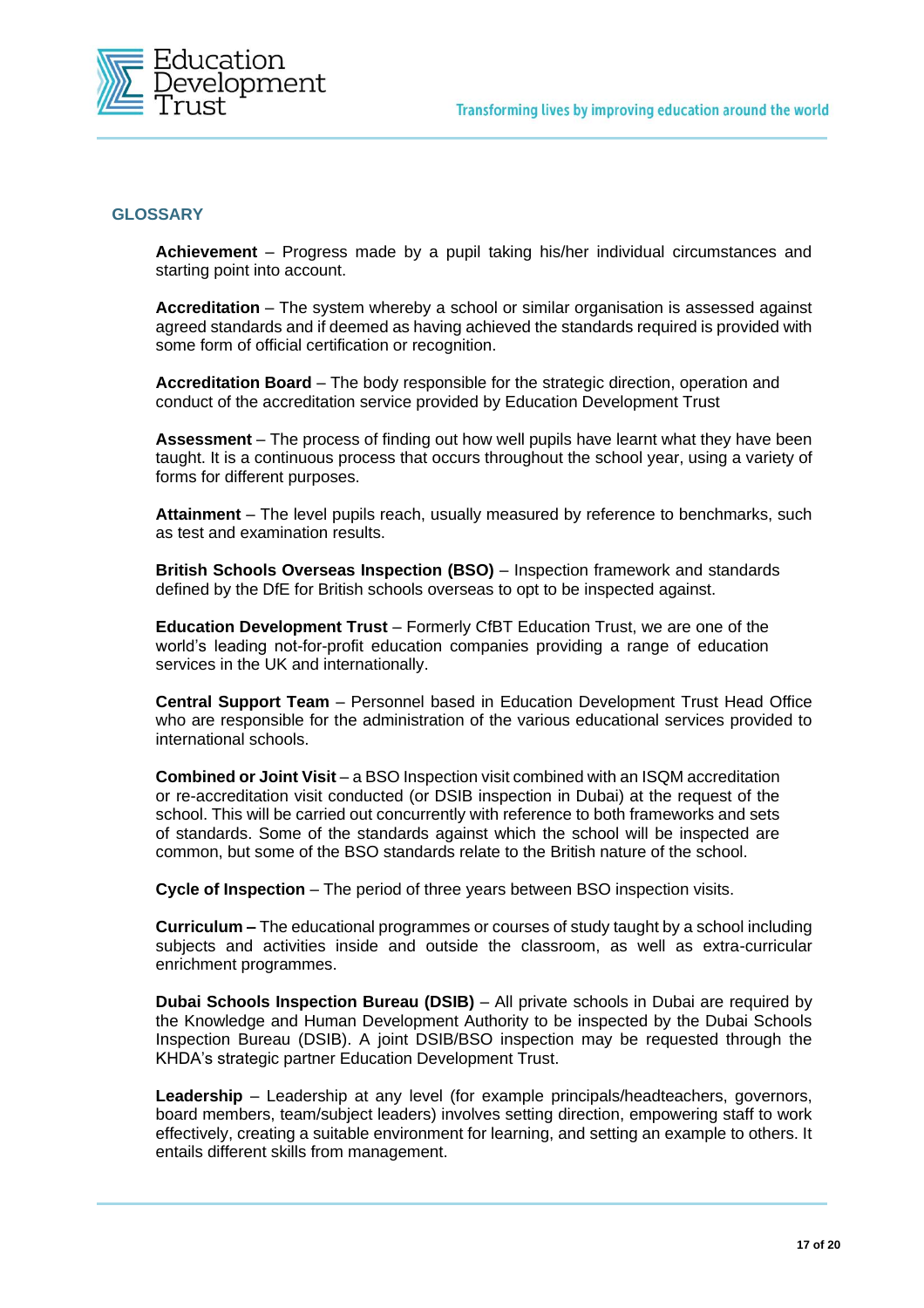

**Learning** – Pupils' gains in knowledge, skills and understanding.

**Management –** The practical business of running a school, department or aspect of a school's work in an efficient and useful way.

**Ofsted –** The Office for Standards in Education, Children's Services and Skills is the nonministerial government department of Her Majesty's Chief Inspector of Schools in England and is responsible for school inspections in England.

**Progress –** The gains in learning made between two points in time. A pupil can be described as having made insufficient progress, satisfactory, good, or outstanding progress in relation to his/her starting point.

**School self-evaluation –** The identification by the staff of a school of its strengths and weaknesses across the key aspects of its performance. Effective self-evaluation focuses specifically on the impact of the school's work on the outcomes for pupils.

#### **Standards** –

(1) The levels of knowledge, understanding and skills that pupils and a school demonstrates at a particular point in time.

(2) The evaluation requirements to be used in the inspection of British Schools Overseas.

**Teaching –** All activities undertaken by the teacher aimed at enhancing pupils' learning.